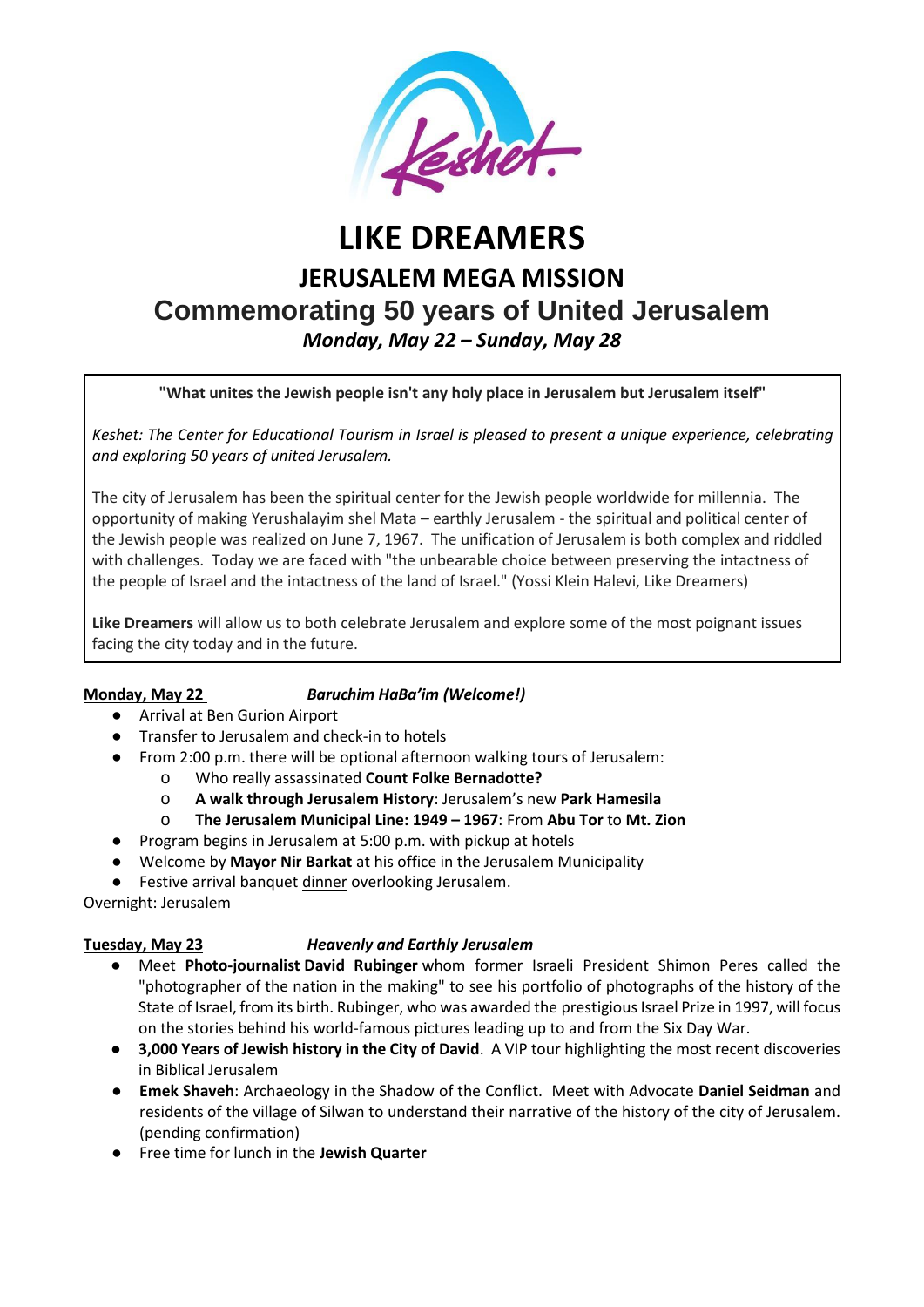- *For My House Shall be Called a Temple of Prayer for All Peoples* (Isaiah 66): Symposium on Jerusalem as a Crossroads of Three Religions in the **Armenian Patriarchate**.
	- o Meet representative of the **Armenian Patriarchate**
	- o Meet with Immam **Sheikh Samir Assi**
	- o Meet with **Rabbi David Rosen**, Director of the AJC's International for Interreligious Understandin[g](http://www.ajc.org/site/c.7oJILSPwFfJSG/b.8467215/k.4B1C/The_Harriet_and_Robert_Heilbrunn_Institute_for_International_Interreligious_Affairs.htm)
- Dinner on own in Jerusalem
- Participate in **Jerusalem Day Celebrations** (To Be Determined)

O/N: Jerusalem

### **Wednesday, May 24 50 Years of United Jerusalem**

- *Like Dreamers*: A candid discussion with journalist, philosopher and author of the New York Times bestseller **Like Dreamers Yossi Klein Halevy**: *Redemptions Flawed Trumpet*(pending confirmation)
- *Jerusalem of Iron*: Tour new neighborhoods around the city to get an appreciation of the vulnerability of Jerusalem before 1967.
- **A Wall Divides Us**: Meet with **Danny Tirza**, architect of **Israel's Separation Barrier** to hear what his ideas were about the necessity of this barrier and the security and human rights considerations behinds its planning and construction
- **Rikudegalim:** Join tens of thousands of Israelis and visitors dancing though the streets of the New City to the Old City and the Kotel in celebration of Jerusalem.
- Dinner on your own in Jerusalem

O/N: Jerusalem

### **Thursday, May 25 Personalizing Jerusalem**

Explore Jerusalem in a way which speaks to you most by choosing one of four exciting options:

- **1. InnovatioNation**: Meet with Venture Capitalists and Dreamers including:
	- o **Yossi Abramowitz** (Global Energy solar energy conglomerate) or **Bob Rosenschein**, serial entrepreneur and founder of the NASDAQ-traded Answers.com
	- o Travel to **Mobileye**, world leaders in advanced driverless car technologies
	- o Meet with executives from **Our Crowd**, Israel's leading crowd funding Venture Capital fund
	- o **Made in JLM.org.** Encounter the vision that is energizing Jerusalem innovation, following in a tradition of 3,000 years.
- **2. Art and Society**: Feel the energy of Israeli arts and culture as they struggle to interpret the Jerusalem and Israeli experience. Among the people we'll meet:
	- o Author **Eshkol Nevo**, one of the most creative and outstanding voices of Israel today. (His creations include the bestseller Homesick. Mr. Nevo is the grandson of Levy Eshkol, prime minister during the Six Day War).
	- o **Andi Arnovitz**, internationally acclaimed printmaker and multi-media artist. Andi's works address issues of feminism and Judaism, exploring motherhood, fear, Jerusalem and more.
	- o Enjoy a multi-cultural travelling lunch:
		- First course at **Darna** Moroccan restaurant
		- **Main Course at Canela**, specializing in classic French menu
	- o Desert at the **Eucalyptus** restaurant which serves a modern interpretation of biblical cuisine
	- o **Film as a Portal into Israeli Society**: Continue to the **Ma'aleh Film School** to view several short films and meet with the director of the film **"Barriers",** portraying the complex reality at Israel's security checkpoints

### **3. Law and Justice in Israel**:

- o Visit the **Supreme Court** and meet **Justice Yitzhak Englard** for an insight into the role of the Israeli courts in Israel's complex security and political reality.
- o Israel's international legal standing: Meet **Israel's former Ambassador to the UK**, His Excellency **Daniel Taub**
- o Israel's Just War Doctrine: Meet with **Professor Asa Kasher**, author of the IDF Moral Code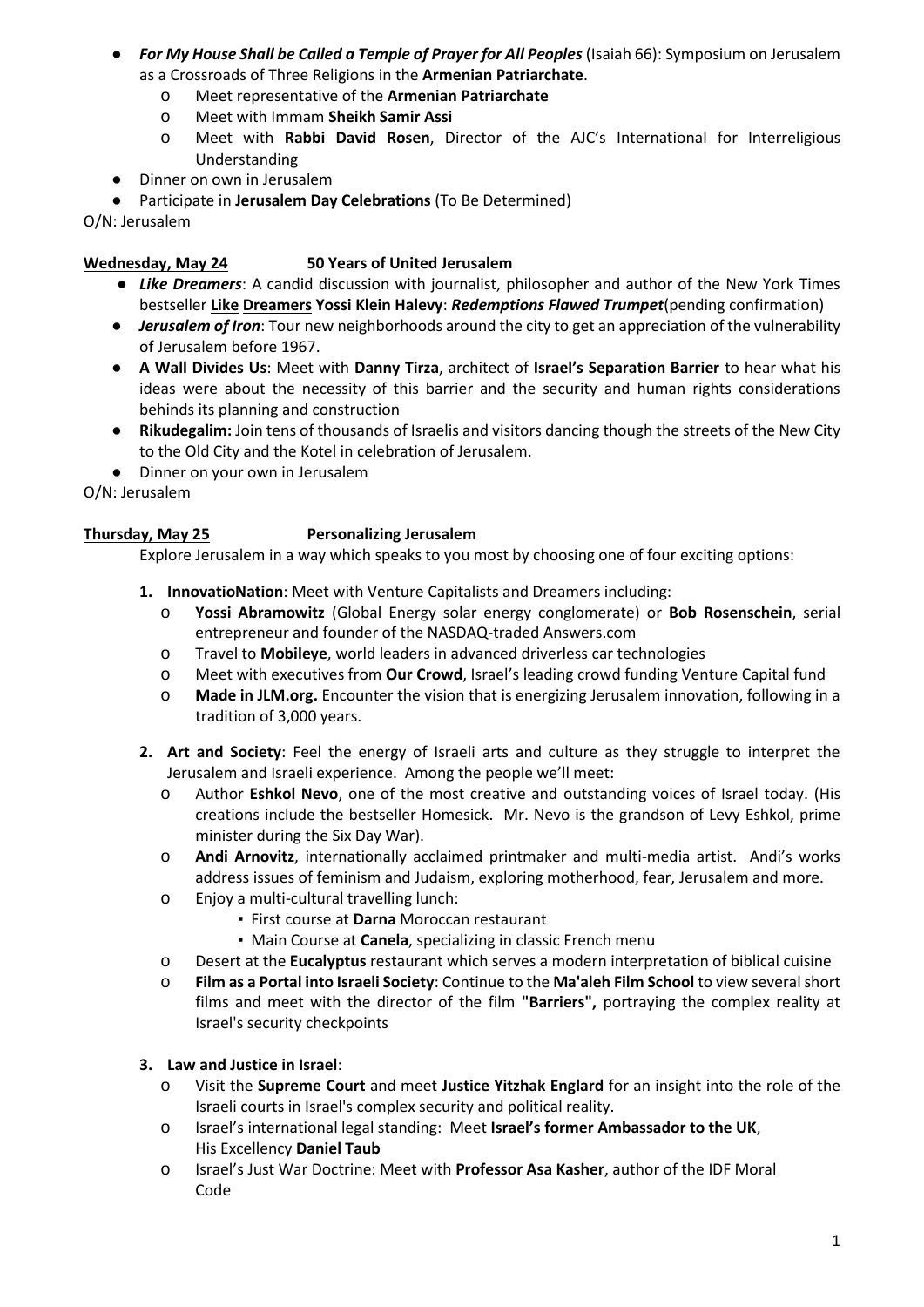o Personal status issues in Israel and Women's role in Rabbinical Courts. Meet with **Dr. Rachel Levmor, Rabbinical Court Advocate** and women's rights advocate.

### **4. Israel Medical Breakthroughs:**

- o Visit **Bio-Jerusalem Incubator**. Jerusalem, not to be out done by Tel Aviv is developing its own hi-tech ventures. Meet the managers of this initiative and some of the companies leading the innovation.
- o Visit **Hadassah Hospital's Hadassit Technology Transfer** Company to hear of some of the most exciting R&D efforts being pursued and how the Doctors are working to move their findings out of the lab and into the marketplace.
- o *Teaching the Blind to See*. Meet **Professor Amir Amedi** to learn about the use of sonar in simulated site technology.
- o *Israel Rescue*: Meet with **Eli Beer, President of United Hatzalah** of Israel. Hear how Eli developed and implemented an inspiring solution to provide effective real-time response to medical emergencies.
- Meet with author and chairman of the core curriculum at Jerusalem's Shalem College **Daniel Gordis**, **United Jerusalem: Dream or Reality?**
- Dinner on your own in Jerusalem

O/N: Jerusalem

## **Friday, May 26 Out of Jerusalem**

- *Beyond the Green Line:* Tour areas south of Jerusalem and meet with settlers and Palestinian Arabs.
	- o Travel to the **Mitzpor Ha'elef** lookout to survey the area of **Gush Etzion**, **Jerusalem** and the **Judean Desert**
	- o *Journey Towards the Other*: Meet with **Rabbi Hanan Schlezinger** and **Ali Abu Awwad** to learn about grassroots efforts of dialogue and co-existence. (pending confirmation)
	- o Visit the **Pina Hama** in **Gush Etzion** where snacks are served to soldiers
	- o Visit the Tomb of the Patriarchs in **Ma'arat Hamachpelah**.
	- o Lunch in **Hebron**
	- o *The Tent of Abraham: Yitzhak and Yishmael*: Meet with Hebron community leaders **Noam Arnon** and **Sheikh Jabari**. The latter is the former Mayor of Hebron, a key player in keeping peace there. Learn about the Jewish-Palestinian ties in Hebron and how dialogue between settlers and the Sheikh has prevented violence.
- *The Essenes and the Dead Sea*
	- o Visit the **Israel Museum**'s **Shrine of the Book** for a meeting with a Curator of the Dead Sea Scrolls exhibit.
	- o Visit the Israel Museum's Temporary Exhibit
	- o Visit **Qumran**, home of the **Essenes** for a surprising tour of its remains, exploring the complex relationship between the scrolls and modern Jewish life and their influence on interfaith dialogue in contemporary society.
	- o Lunch at Kibbutz Kalia
	- o Continue to the **Kalia Beach** on the **Dead Sea**. Here you can swim in the Dead Sea and cover yourself in mud.
- Optional visits to the Kotel or synagogues of individual choice
- *Shabbat of a Lifetime:* Experience Shabbat as you share a meal with a Jerusalem family that will open their home and explain the customs and ceremonies of Shabbat over a traditional Shabbat dinner in the different ethnic communities of Jerusalem.

O/N: Jerusalem